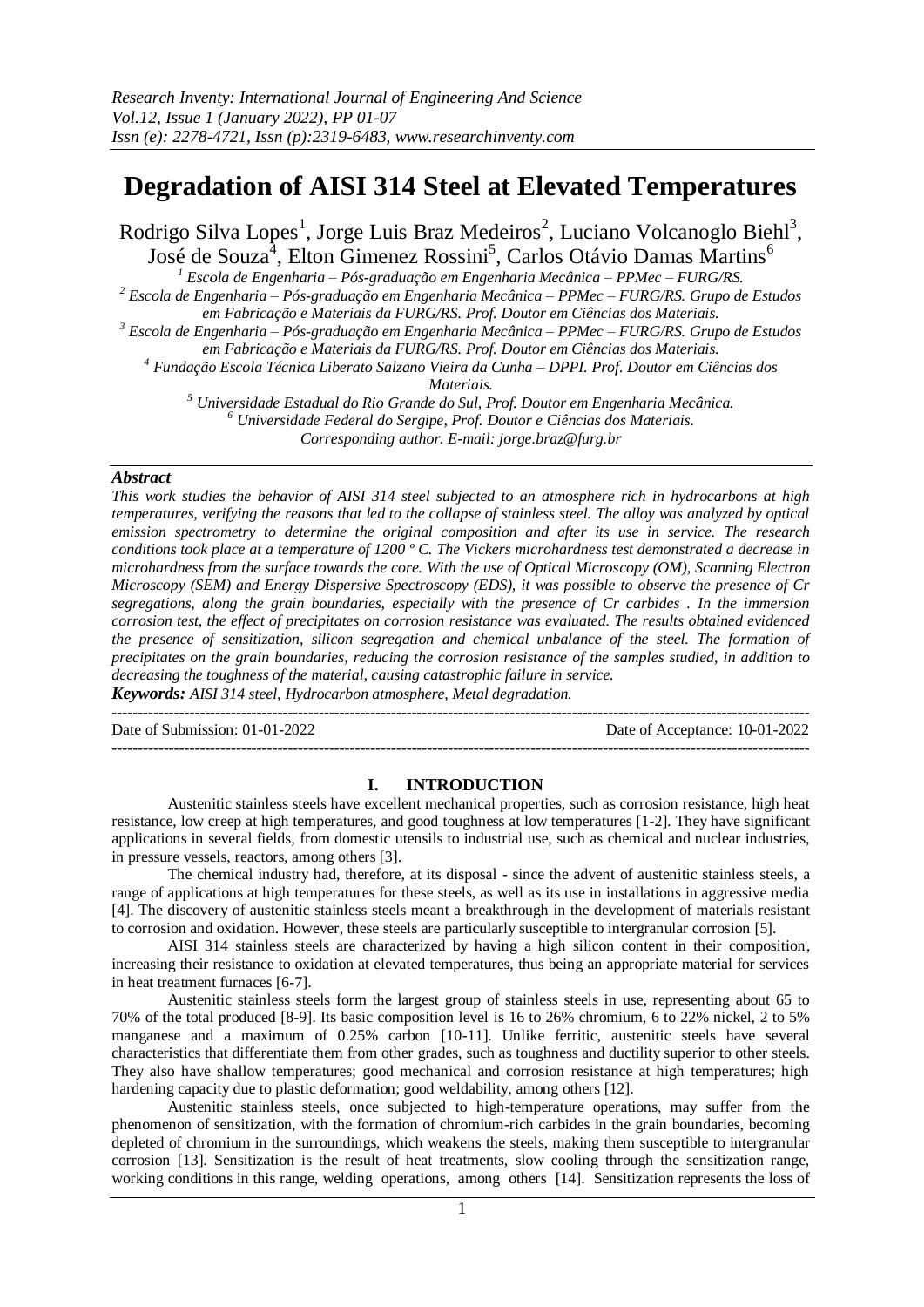corrosion resistance in austenitic stainless steel by the formation of a depleted chromium zone within or close to the grain contour [15-16]. Sensitization occurs when the

intergranular precipitation of chromium carbides and the concomitant decrease in chromium in the regions adjacent to the grain boundaries, when austenitic stainless steels are primarily heated or cooled slowly through the temperature range between 450 ºC and 850 º C, the maximum being about 650 ° C [17-18]. The weakening of chromium in the grain boundary region leads to an increased susceptibility to intergranular corrosion [10]. The main types of carbides that can precipitate in austenitic stainless steels are  $M_{23}C_6$ , MC,  $M_7C_3$  and  $M_2C$  [19]. This paper evaluated the behavior of AISI 314 steel at high temperatures and determined the reasons that led to the rupture. It also shows the response of AISI 314 steel at high temperatures and submitted to an atmosphere rich in hydrocarbons. AISI 314 steel has a high silicon content in its chemical composition, increasing resistance to oxidation at high temperatures. The material object of the present work consists of a metal link, a component of a conveyor belt in a heat treatment furnace.

#### **II. EXPERIMENTAL METHOD**

The investigated sample is a metal link belonging to a conveyor belt of a controlled atmosphere heat treatment furnace. The sample can be evaluated "before service" as it is the material before being subjected to the furnace's operating conditions, and "after service" if it is the material after going through the operating conditions of the same. Its chemical composition, as a rule, is shown in Table 1.

|         |        |        |        |        |        | . .       |        |
|---------|--------|--------|--------|--------|--------|-----------|--------|
|         | ◡      | Мn     |        | S      | Si     | <b>Cr</b> | Ni     |
| Element | (max.) | (max.) | (max.) | (max.) | (max.) | (min.)    | (min.) |
|         |        |        |        |        |        | (max.)    | (max.) |
| %       | 0.25   | 2,0    | 0,045  | 0,03   | 1,5    | 23,6      | 19,0   |
|         |        |        |        |        | 3,0    | 26,0      | 22,0   |

**Table 1 -** Chemical composition of AISI 314 steel [8].

The chosen samples come from a conveyor belt. The samples submitted to spectrometry tests before and after the service, Vickers Microhardness, MO, SEM with EDS, and Corrosion by immersion showed conclusive results. The verification of the constituent elements of AISI 314 steel, this before and after being subjected to an atmosphere rich in hydrocarbons, was carried out in an optical emission spectrometer. Table 2 shows the weight percentage composition of AISI 314 steel before use in service.

| <b>THEIR A</b> - Chemical composition of Their star week octore use in service. |        |        |        |           |        |           |        |  |  |
|---------------------------------------------------------------------------------|--------|--------|--------|-----------|--------|-----------|--------|--|--|
| Element                                                                         |        | Si     | Mn     |           |        | Сr        | Mo     |  |  |
| $\frac{0}{0}$                                                                   | 0.145  | 3,34   | 1,37   | 0,022     | 0.073  | 22,9      | 0,224  |  |  |
|                                                                                 | Ni     | Al     | Co     | <b>Cu</b> | Nb     | Ti        | v      |  |  |
|                                                                                 | 18,8   | 0.0164 | 0,0911 | 0.589     | 0.0234 | 0,0089    | 0,0821 |  |  |
|                                                                                 | W      | Pb     | Sn     | B         | Ca     | <b>Se</b> | N      |  |  |
|                                                                                 | 0.0233 | 0,0025 | 0,025  | 0,0005    | 0,008  | 0,0035    | 0,722  |  |  |

**Table 2 -** Chemical composition of AISI 314 steel before use in service.

The chemical composition verified meets the specifications of AISI 314 steel. There are no significant variations, and the typical composition of austenitic stainless steels is following the indication of some authors  $[20 - 21]$ .

The chemical composition of the material after use in service is in Table 3 demonstrate.

**Table 3 -** Chemical composition of AISI 314 steel after the operation in an atmosphere wich hydrocarbons.

| Elemento      | С     | Si    | Mn     | P      | S         | $_{\rm Cr}$ | Mo     |
|---------------|-------|-------|--------|--------|-----------|-------------|--------|
| $\frac{6}{6}$ | 0,699 | 0.973 | 2,64   | 0,0343 | 0,097     | 25          | 0.436  |
|               | Ni    | Al    | Co     | Cu     | <b>Nb</b> | Ti          |        |
|               | 23,2  | 0,23  | 0,227  | 1,76   | 0,127     | 0,0525      | 0.0938 |
|               | W     | Pb    | Sn     | B      | Ca        | <b>Se</b>   | N      |
|               | 3     | 0,2   | 0,0062 | 0,025  | 0,008     | 0,0173      |        |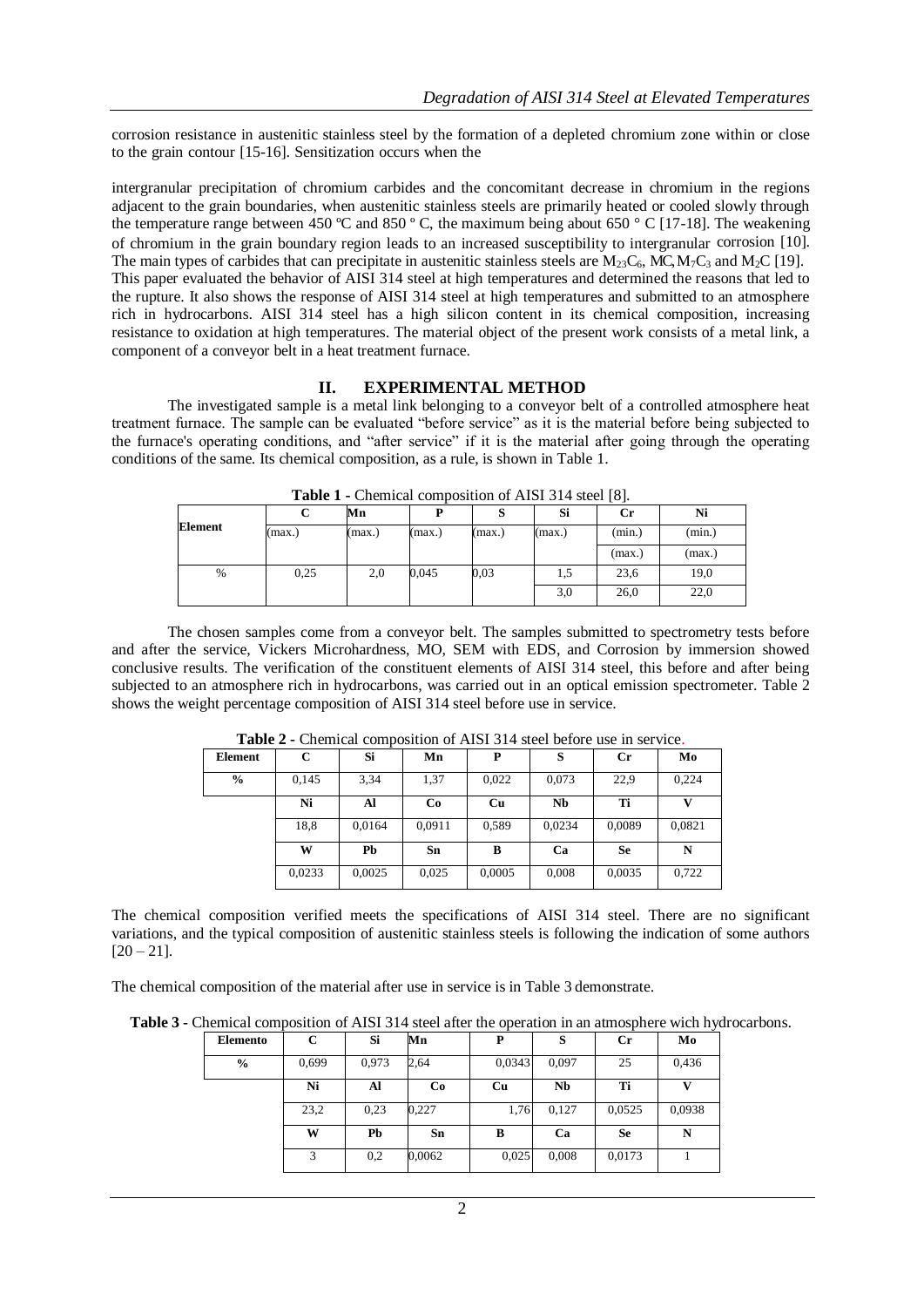The sample prepared for embedding in the appropriate size was embedded in bakelite at a temperature of 120 º C, remaining at this temperature for 40 minutes, and then cooled for removal from the machine.

The sample prepared to obtain a flat and shiny surface, with sandpapers in the following order of granulometry, 120, 220, 400, 500, 600, 800, 1000. The sample is rotated by 90 $\degree$  with each sanding change, to eliminate the scratches from the previous process, so until the last sanding operation. The parallelism between the upper and lower surfaces of the sample aimed to eliminate deviations resulting from the inhomogeneity of the pressure exerted on the sample.

After sanding, polishing the sample with abrasive grains followed a standard metallography sequence. The sample went to the microhardness test. The equipment is sensitive to the movement of the sample during the test, with the risk of breakage of the indenter, it must remain immobile, trying to avoid promoting any movement on the equipment bench.

The load used was 0.3 kg, maintained for 10 seconds. For the Vickers microhardness test, five indentations were performed per sample, in a total of six samples, with a load of 0.3 kg, which obtained a lower deformation in the indentation mark. The measurements were made starting from the surface of the samples and advancing towards the center, spaced 300 mm apart.

The microstructural analysis of the material occurred with the use of an optical microscope of reflected light with image acquisition. The scanning electron microscope (SEM) and semi-quantitative analysis by dispersive energy spectrometry (EDS), can be seen in the presence of precipitates or anisotropies. With immersion testing, a simple test among accelerated corrosion tests, it is possible to quickly assess the behavior of a material under a given service condition. These tests are very flexible and adapted to meet a specific situation.

In the immersion test, one of the practices to accelerate the material's behavior about corrosion is to increase the concentration of the corrosive agent. The most used corrosive agents are acids, chlorides, moisture, oxygen, among others. The immersion test is for when you need quick answers because, in general, you get the highest degree of corrosion in the shortest time. The immersion time of the material varies according to the type of material and the solution used for immersing the sample [21].

## **III. RESULTS AND DISCUSSION**

In the Vickers microhardness test, the five sample indentations performed on the six samples. Figure 1 shows a comparison between the hardnesses for all samples.



**Figure 1** - Curve with the results of the Vickers microhardness test for all Samples.

Close to the surface, the presence of higher microhardness values than the core was verified, indicating carbon enrichment. Through the hardness tests, it was possible to verify that the hardness in all the samples had a decline as it progresses in indentations from 1 to 5 (surface - center), indicating carbon diffusion from the surface, weakening the Sample.

The images obtained by optical microscopy are shown in Figures 2 and 3, being in several magnifications. In all samples, the presence of precipitates detected in the grain boundaries. The presence of these precipitates contributes significantly to the reduction of corrosion resistance and the weakening of steel [21].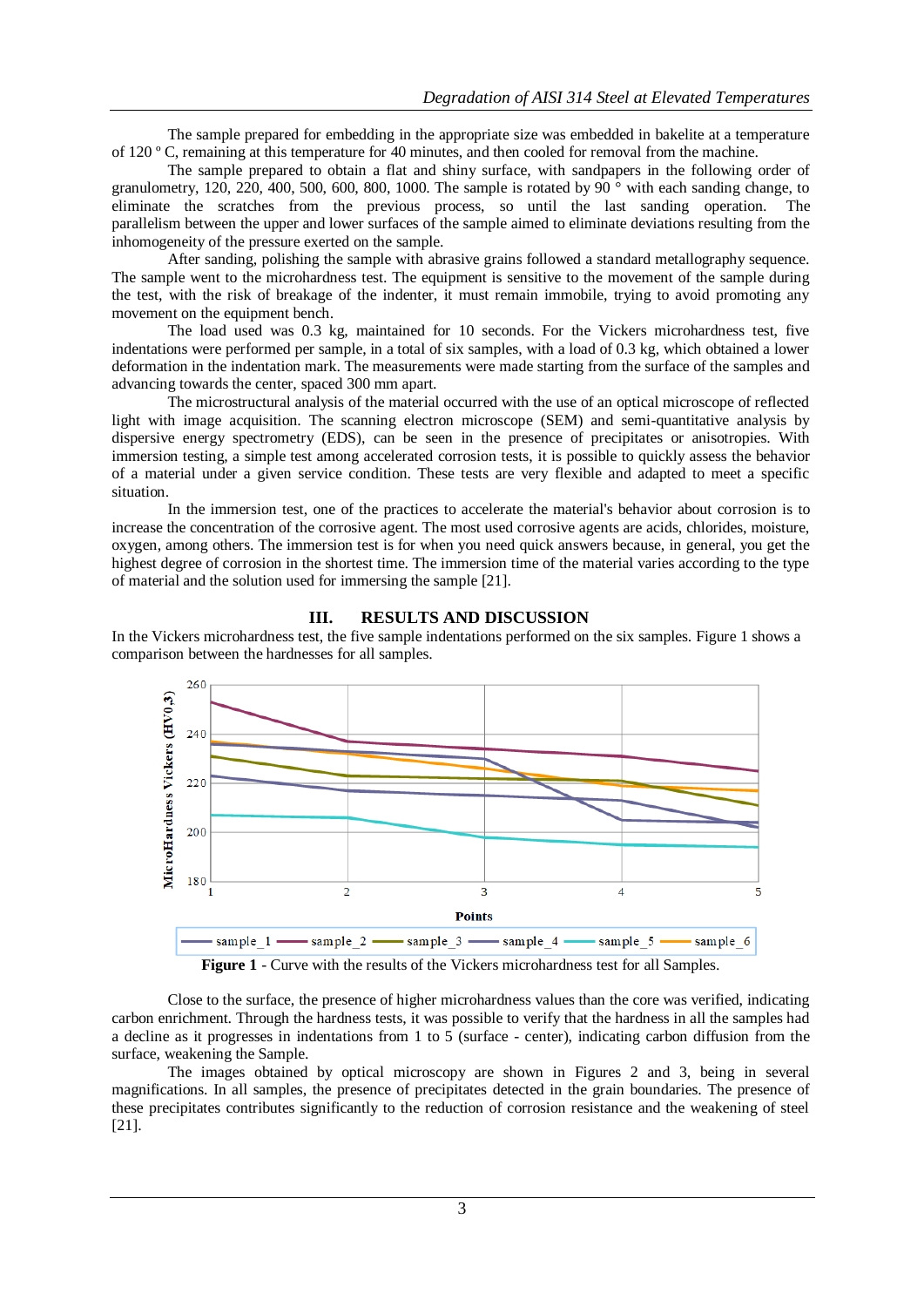In Figure 2, it is possible to identify the chromium carbides, characteristic of sensitized stainless steel, next to the precipitated grain contours.



**Figure 2 -** Presence of precipitates near the grain boundaries.



**a) b) Figure 3** - a) Abnormal grain growth due to the high temperature applied. b) Anisotropy is typical of the degradation of stainless steel.

Figure 3 a) represents an abnormal growth of the grain due to the high temperature to which it subjected to the piece. In Figure 3 b), the precipitation of carbides of type M23C6 [21] is noticed, causing the depletion of chromium in the regions adjacent to the grain boundaries.

Evaluating the Figures 2 and 3 was verified the morphology of the same ones constituted by austenite with precipitates in the grain contours. This condition contributes significantly to the reduction of corrosion resistance, being following the literature. The presence of a degraded passive film typical of austenitic stainless steels subjected to the sensitization process was also verified [21].

Still, on the surface, the process of interstitial diffusion of carbon from the atmosphere used in hydrocarbon-rich furnaces is observed. The images obtained in the SEM and EDS tests reinforce the results obtained by MO.

Figures 4 show the images captured by SEM, and Figure 5 show the results obtained by EDS. It is verified in all the precipitated samples degrading the analyzed surfaces and the presence of corrosion pits. This condition is associated with the partial rupture of the chromium oxide layer and the reduction of the Cr content necessary for repassivation [3]. In Figure 4, the presence of precipitates observed, as well as the formation of corrosion pits.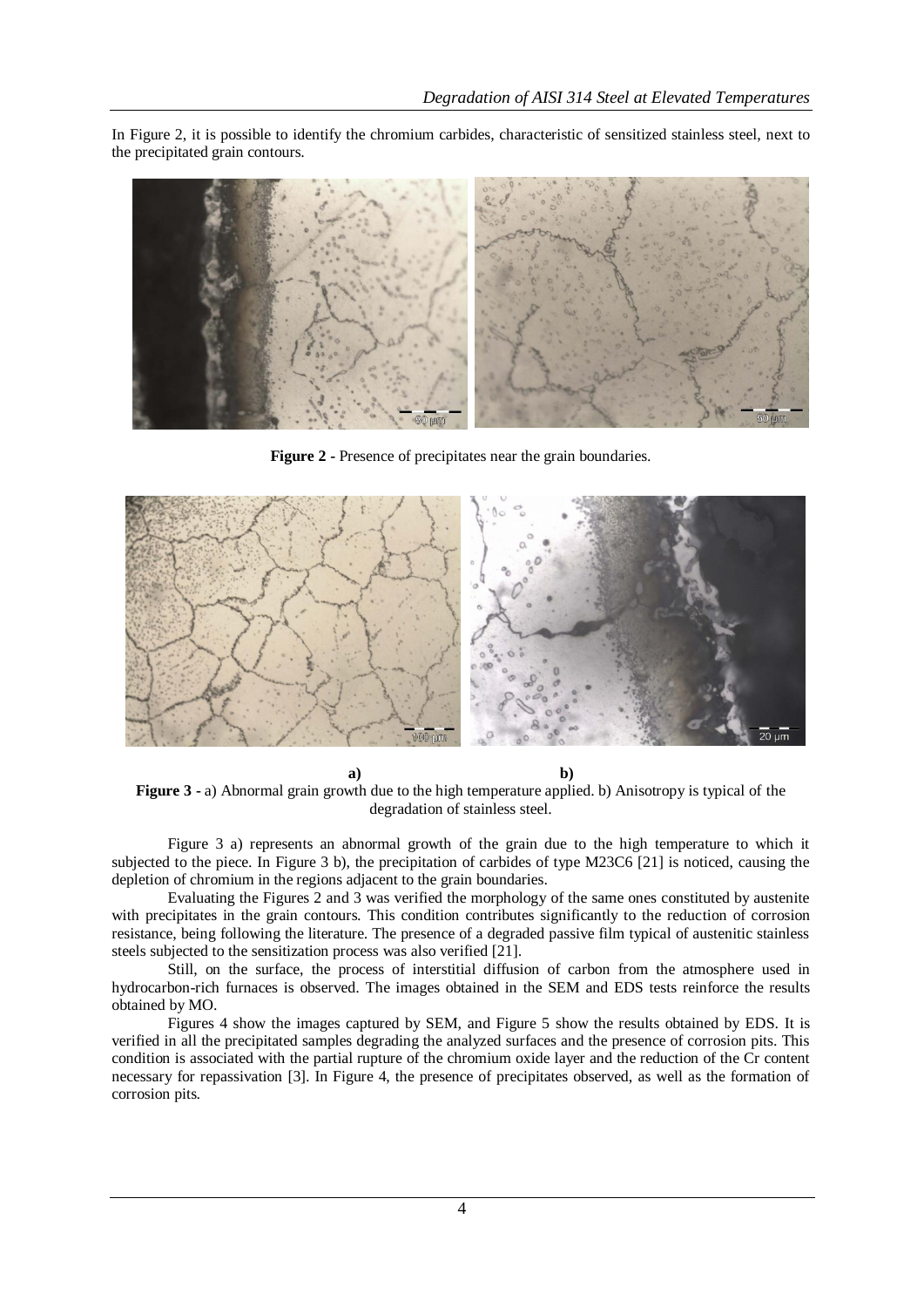

**Figure 4 -** Precipitated next to the grain contours.

In Figure 5, we see a decrease (segregation) of both chromium and silicon from the center of the piece to the surface. Interestingly, a value of less than 11% in Chromium was not found in the analyzes by DES, although it is evident the presence of the formation of precipitates, as well as the percentage of Si that remained between 1 to 3% in all analyzed portions. However, as widely reported in the literature, the EDS assay is qualitative, not quantitative.



**Figure 5 –** Precipitated along the grain boundaries and surface degradation.

In Figure 5 b) a reduced amount of Chromium is also observed in Rectangle 4, closer to the surface of the piece compared to Rectangle 3 ( $M_{23}C_6$ ), indicating a zone depleted in Chromium around carbides rich in this element, typical of sensitization, forming a micropile, where the chromium-rich region will be cathode and the poor anode, where it will corrode. Also, in Rectangle 3, we can see the high percentage of carbon compared to the other locations analyzed.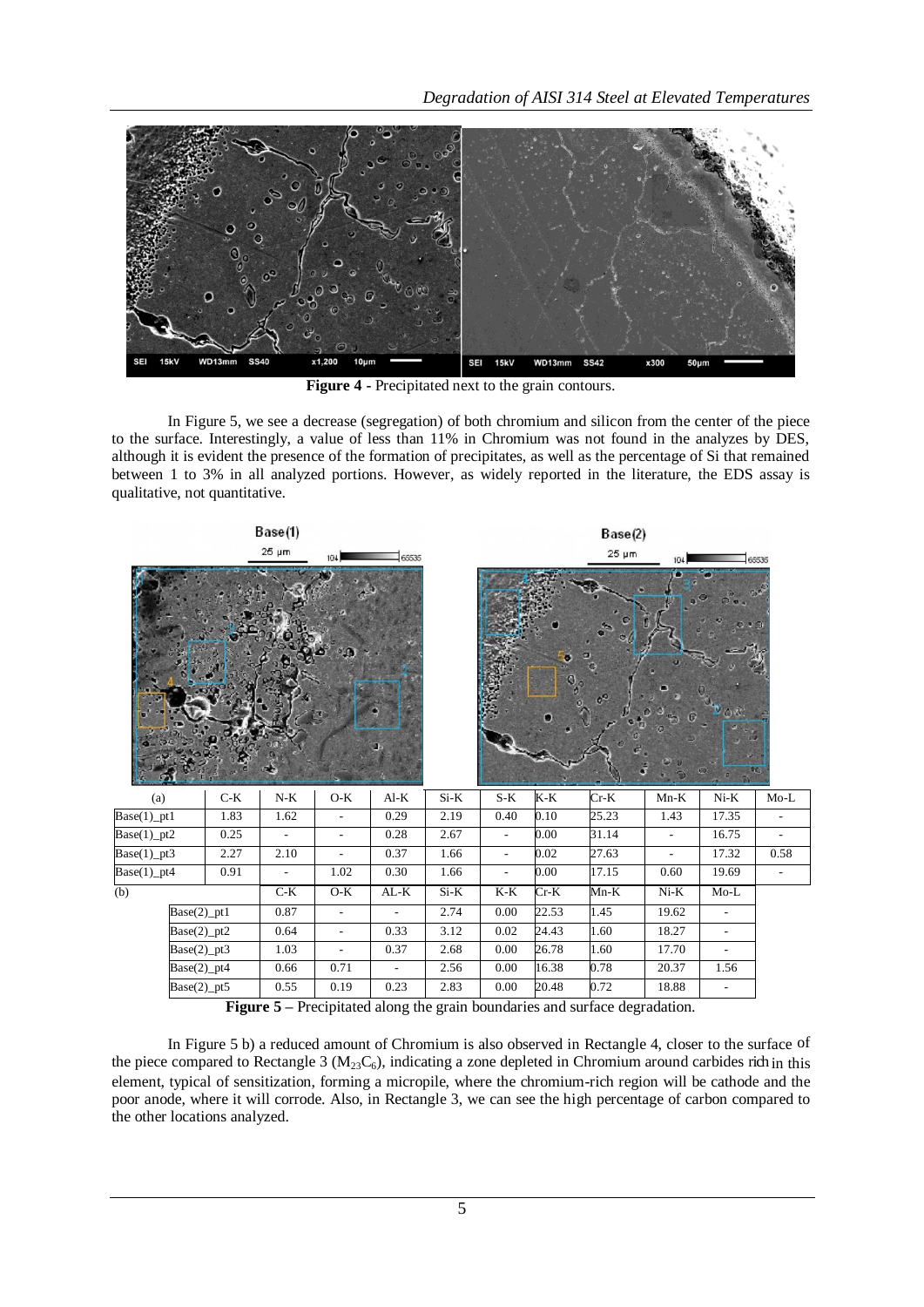

|                             | C-K  | O-K                      | AL-K | Si-K | $S-K$ | K-K  | Cr-K  | $Mn-K$ | $Ni-K$ | $Cu-K$ |
|-----------------------------|------|--------------------------|------|------|-------|------|-------|--------|--------|--------|
| $Base(3)$ _pt1              | 0.41 | $\overline{\phantom{a}}$ | 0.28 | 2.66 |       | 0.13 | 22.73 | 1.71   | 18.90  |        |
| $Base(3)$ _pt2              | 1.37 | 2.17                     | 0.28 | 2.52 | 0.59  | 0.13 | 17.99 | 1.32   | 19.23  |        |
| $Base(3)$ <sub>pt</sub> $3$ | 0.70 | 1.45                     |      | 2.36 | 1.13  | 0.07 | 14.55 | -      | 20.15  | 3.80   |

**Figure 6** - Precipitated next to the grain contours and superficial degradation.

In Figure 6, we can see the segregation of chromium and silicon towards the surface. For the immersion corrosion test, the sample was removed from bakelite, and then immersed in the NaCl solution, at room temperature, and showed signs of corrosion. The presence of corrosion in the sample was after 72 hours. This behavior indicates severe degradation of the passivated layer and reduction of Cr for repassivation. There is also a significant increase in nitrogen, which causes the austenitizing effect. The silicon reduced due to the atmosphere and the working temperature to which the sample was exposed.

Silicon contributes to reducing the sensitization of steels and increasing resistance to oxidation at elevated temperatures. However, the sample was exposed to a temperature above that indicated in the literature and in too long, so it caused a corrosive environment and caused the degradation of the material.

## **IV. CONCLUSIONS**

The analyzed samples were worked at high temperatures (on average 1200 °C). Due to their high silicon content, the samples should withstand temperatures above 1200 ° C in an oxidizing or reducing atmosphere. Temperature tolerance values tend to decrease in the case of more aggressive environments containing sulfur elements. The first component broke due to the chemical unbalance of the steel caused by the segregation of silicon and the precipitated chromium in the grain boundaries. The operating conditions and operating temperature of the component did not cause sensitization of the material.

Failures in the second component, as it had already gone through a sensitization process, caused the belt to weaken as a whole. The fact that the furnace operates at high temperature may have favored chromium carbides. However, the same would not happen with silicon carbides. So, even if chromium carbides were solubilized by the operating temperature, there would be silicon carbides. Therefore, it is evident that the material failed due to a combination of sensitization and manufacturing defect.

With the spectrometry of materials before and after their use, it was possible to prove the increase in carbon content. This change favored the degradation of materials such as carbon, molybdenum, boron and nitrogen, and contributed to the formation of precipitate M23C6.

With the spectrometry of the material - before and after its use in service, Vickers microhardness tests, immersion corrosion, SEM and EDS images generated the following conclusions:

- Carbon enrichment has occurred, after in-service use. The operating condition of the furnace in a hydrocarbon-based atmosphere and at a high temperature provided this effect;

- The increase in carbon contributed to a significant reduction in corrosion resistance, with sensitization being increased with carbon diffusion.